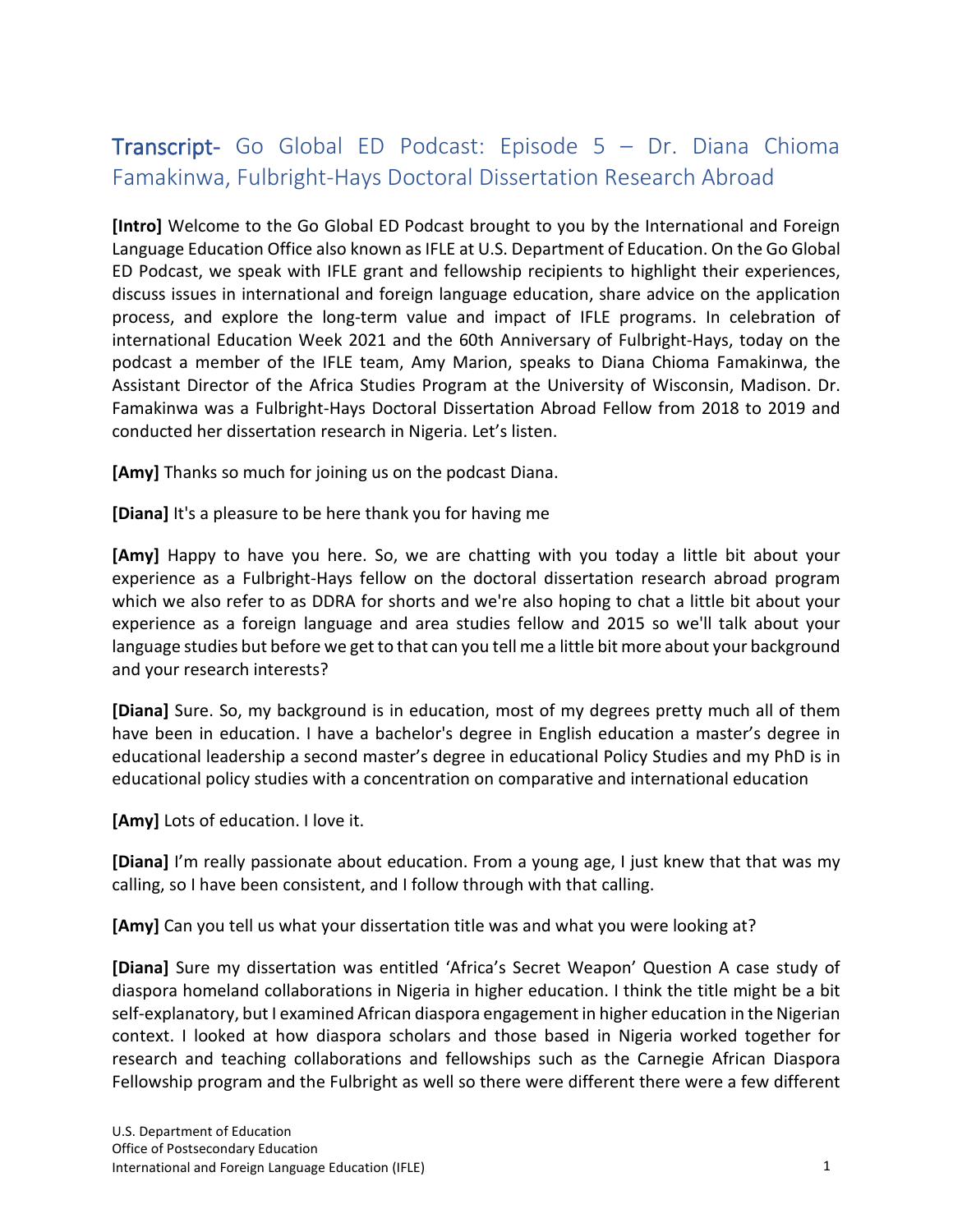initiatives that I that I looked at to examine this phenomenon and happy to chat more about that with them as we continue the conversation.

**[Amy]** Yeah, I would love to learn more about your time so on the doctoral dissertation research abroad program. I believe it was 2018 is that right?

**[Diana]** Yes from 2018 to 2019 I was in Nigeria

**[Amy]** Okay, yeah and you built some connections when you were there. Which universities were you working with?

**[Diana]** So I was working with the University of Lagos and the University of Ibadan. I spent about four months at each university conducting my dissertation study. There was also another fourmonth period of my research which was done in US but of course DDRA only funds international research so that was sort of a supplemental part of my research after I came back to US from Nigeria.

**[Amy]** Right right. So, what do you think of the benefits word to having those connections on the ground? I know that you're from Nigeria originally but maybe you haven't been there as often in recent times so how were those connections with the University of Lagos and Ibadan helpful to your research?

**[Diana]** So they were extremely instrumental. I traveled to Nigeria frequently, but I hadn't lived there as an adult prior to my Fulbright-Hays DDRA fellowship. Well, going back to the application. Having those connections helped me to be prepared to even apply for DDRA because part of the application is providing a letter of a letter of

**[Amy]** A letter of invitation….

**[Diana]** Well, basically you have to provide a letter from your research sites indicating that you have permission to conduct research there and so because I had reached out to folks at the university of Lagos and University Ibadan prior to the DDRA application even opening, I had those documents ready to go by the time the application closed. So, if I had waited for the application to open, it might have been tricky.

**[Amy]** Okay so the advanced planning is definitely something folks want to consider thinking about applying for the DDRA and making these connections overseas in advance. So, can you, on the same topic of connecting with the universities, is there anything you can you share on the same topic of connecting with the universities, how exactly did you make those connections?

**[Diana]** So I was able to make those connections really by reaching out to alumni, that I knew. I knew people who had attended the University of Lagos as well as University Ibadan and I asked them 'I'm interested in conducting my research here could you introduce me to someone at that university' and so they did and that's where it started. So, one contact would introduce me to another contact and really that's how I was able to achieve that.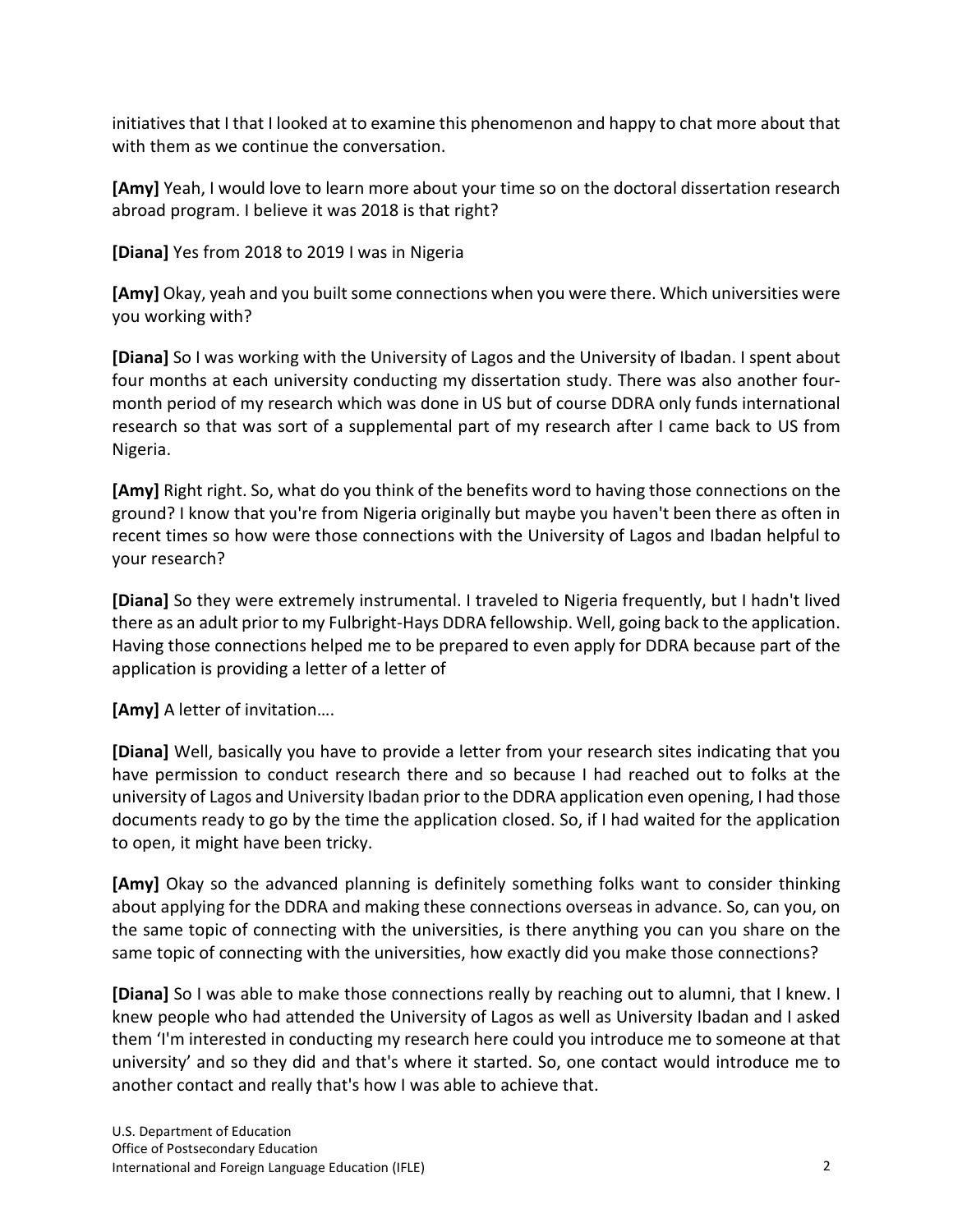**[Amy]** The power of networking.

## **[Diana]** Exactly

**[Amy]** It's all about, well, it's not all about who you know but it is important sometimes just thinking through who you know, or who you could know if you just kind of work that network a little bit more. So, I know you've traveled to Nigeria, you were born there, and you identify with the African diaspora, which is part of your research, as well. Do you have any advice for researchers or students who are traveling to Africa for research or their studies also identify with African diaspora? Any sort of challenges that they might encounter or tips for traveling to Africa?

**[Diana]** Well, yes. I would say that they should take note of how their positionality influences their research and their access to people, resources, and data. For me, my insider/outsider positionality was one that I had to learn to mobilize effectively because in some situations it was helpful to present yourself as an insider and in other stations being seen as an outsider might have been more helpful.

**[Amy]** Very interesting, good points. So you're conducting your research with the support of the two universities and I also know that although the official language of Nigeria is English there are many many languages that are spoken there. I mentioned previously that you were also a foreign language and area studies or FLAS fellow in 2015 and that involves some language training so could you share a little bit more about your language training and how that impacted your time abroad? And how it might have supported your research or anything else that might have impacted?

**[Diana]** Sure. I am a heritage speaker of Igbo which is one of the three major ethnic languages of Nigeria. And in 2015, I won a foreign language and area studies, or FLAS fellowship, to study Yoruba at the University of Wisconsin Madison. That language course was quite immersive, and the small class size also allowed me to get tailored instruction which enabled me to achieve intermediate language skills in a year.

**[Amy]** Wow, impressive. And when you were abroad in Nigeria you were speaking with people from different ethnic groups right? So, were you able to use those language skills to support your research?

**[Diana]** I was able to use my language skills to mostly build rapport. Because English is the official language spoken in Nigeria, it wasn't necessary that I speak Igbo and Yoruba while conducting research, but it was certainly useful in terms of building relationships with people because I just think there's a different connection that you can make the people when you speak their mother tongue.

**[Amy]** Yes, I totally agree. Are you still in contact with any of the people that you interviewed when you were in Nigeria?

**[Diana]** Yes, I'm still in contact with a lot of people from my research.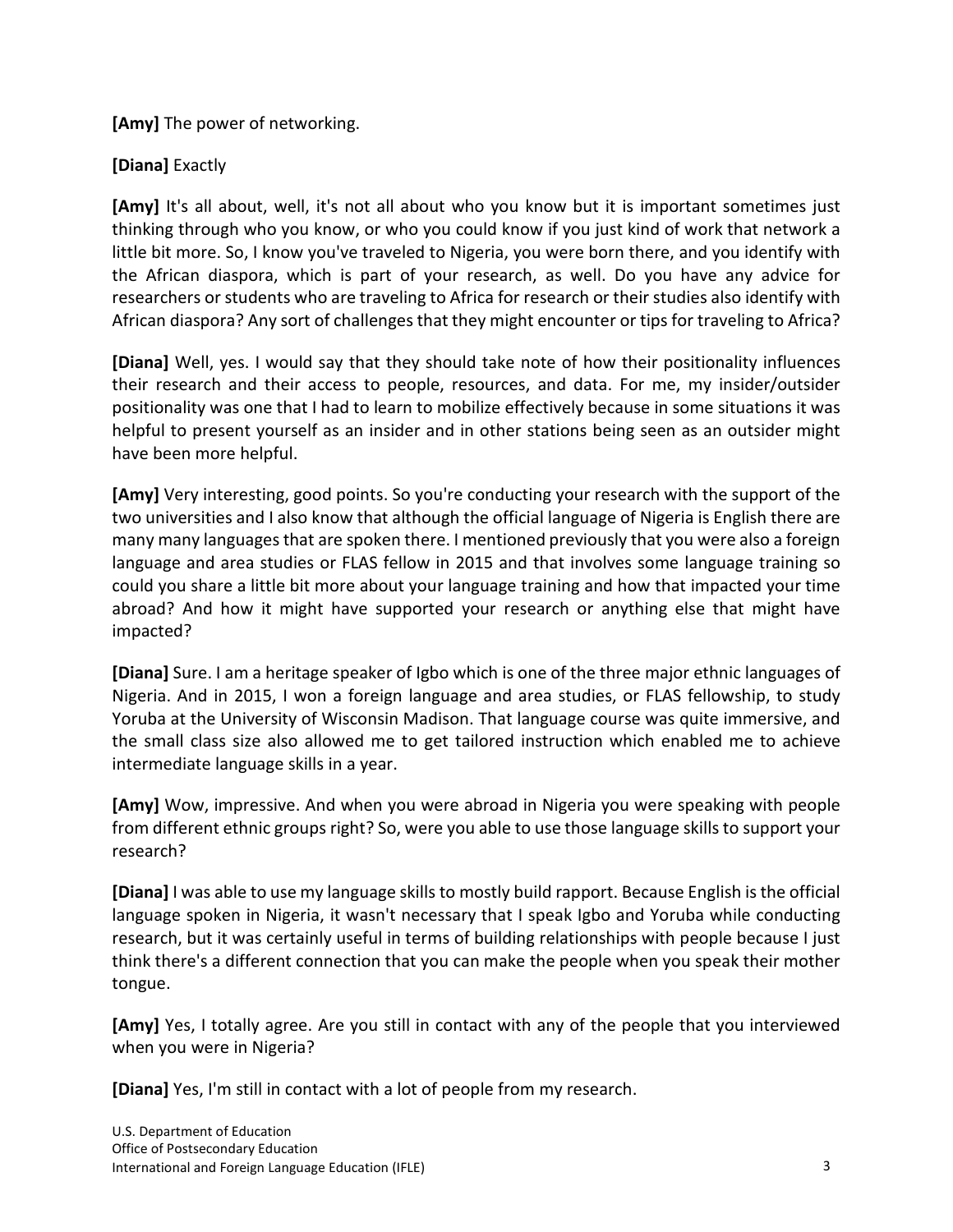**[Amy]** Great. And I think we had chatted before a little bit about your name actually and how that or when you're in Nigeria your name kind of made some people there a little bit confused?

**[Diana]** Correct, yes. So, my is my middle name is Chioma and last name is Famakinwa. Chioma is an Igbo name and Famakinwa is a Yoruba name. And so, when people would see my name, some would guess correctly, and others would just want me to tell them exactly what's going on there like do I have parents from the different ethnic groups or am I from one group and married to someone from the other group which is the case. So, it sometimes made for a conversation starter or an icebreaker when I would meet people.

**[Amy]** Yeah, I guess that also goes along with building rapport. It's a good way to get to know someone just talking about names.

**[Diana]** Right. And names are huge marker of identity in Nigeria.

**[Amy]** So do you have any favorite experiences when you were in Nigeria or any memories that you think about?

**[Diana]** It's really difficult for me to identify one moment that was my favorite but I will say that oftentimes when I travel as I am driving away from the airport upon arrival, I can tell whether I will return to that place or whether I won't and one of my favorite scenes within Nigeria is driving away from the Murtala Muhammed airport in Lagos because just the amount of color and the scenery with the palm trees and everything in Lagos is just so inviting to me. Anyway, it's just such a warm enveloping feeling.

**[Amy]** Well, hopefully as we get through the pandemic globally, you'll be able to go back and see all the beautiful colors and palm trees and reconnect with some of the folks that you're staying in contact with.

**[Diana]** Yes, absolutely and I look forward to presenting my research findings at my research sites.

**[Amy]** Oh, yeah that would be a really great opportunity to come full circle and share what you learned. So, going back a little bit, you know, to your actual research what were some of the key findings? We are celebrating international Education Week through the podcast so if there's anything that relates specifically to international education or comparative education…

**[Diana]** OK I'm going to try to keep it brief because I could go on and on about my research findings. My main findings were -homeland scholars, that is the scholars were based in Nigeria, their primary motivating factor for participating in diaspora homeland collaborations was the prospect of improving their global competitiveness and visibility and that of their institutions. Diaspora scholars on the other hand, were motivated by the desire to "quote unquote" give back to their place of origin and to a certain extent the desire to gain access to homeland scholars local expertise as well as recruit international students. In one of my chapters I touch on social capital theory to highlight the role of the diaspora and connecting Nigerian institutions to various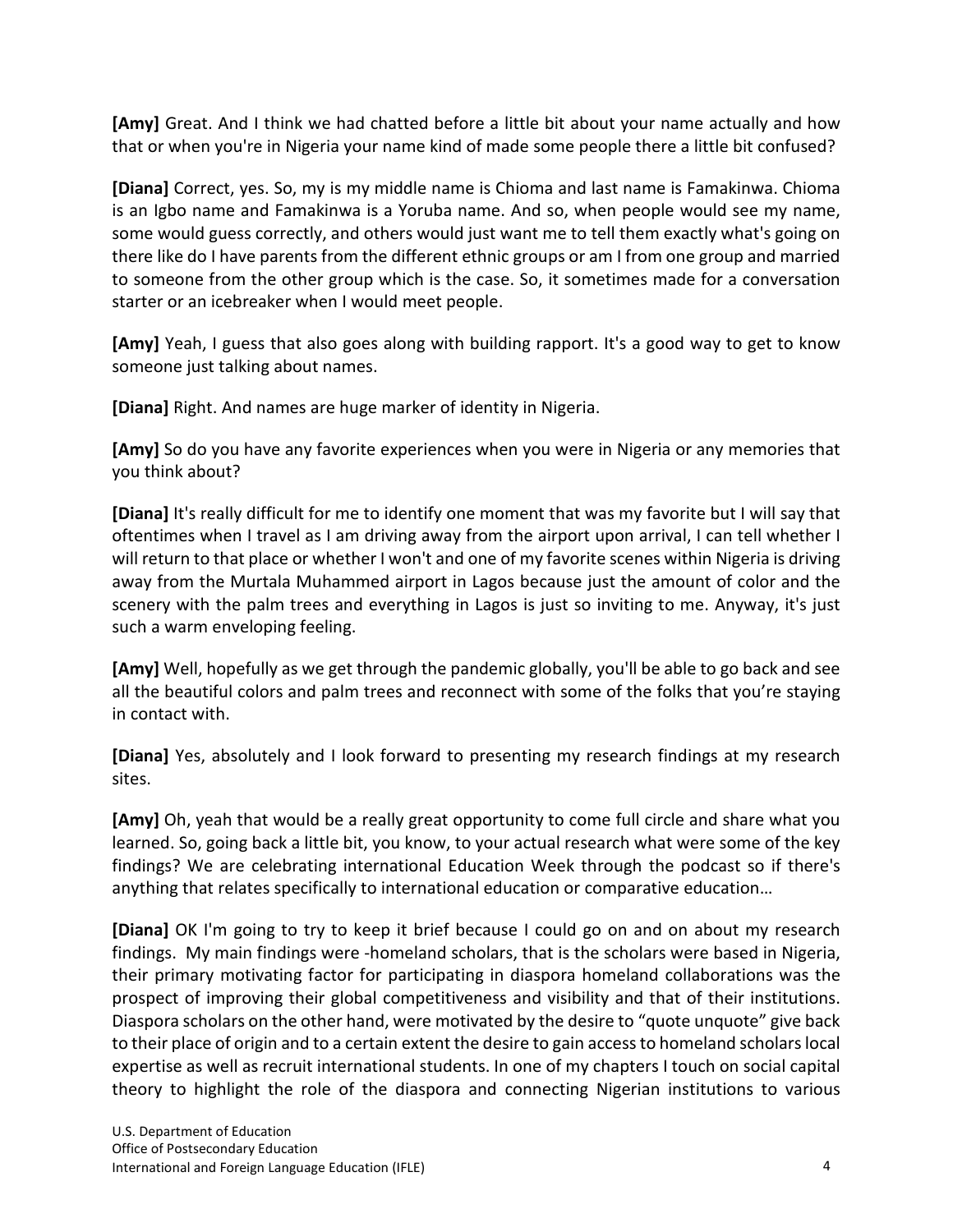resources and how perceptions of social capital and proximity to power often linked to diasporas outsider positionality can influence the participants experiences in the collaborations. And lastly, one of my findings indicated that actors and stakeholders' high hopes of achieving sustainable educational development through diaspora engagement may be overly optimistic. In one of my chapters I discussed the ways in which financial infrastructural and relational challenges shape the collaborations and the expense of which diaspora engagement initiatives can address or potentially exacerbate them.

**[Amy]** Lots of very interesting findings and I feel like really important information to get out there as education is internationalizing.

**[Diana]** It's really helpful for us to examine the idea of development and who has the agency to develop because a lot of times those in countries like US are framed as having the agency to in act development upon countries like Nigeria and I think we need to flip the script a little bit and also think about how these people who are now members of the diaspora also helped to develop this country the United States. Development is not, it doesn't have to be, a one way and street think we need to think about how countries like Nigeria also contribute to developing places like U.S.

**[Amy]** Yeah, that's a really good point. Thanks for sharing all of that, I know you had a lot of research findings so it's really interesting to hear a little bit about what you uncovered although I know there's so much more.

**[Diana]** Yes, I have almost 300 pages, so I tried to keep it short.

**[Amy]** Yes, thanks so much for sharing. Now I know that you're serving his Assistant Director of the African Studies program at the University of Wisconsin, Madison which is also where you completed your PhD, so your background is full of education and all your degrees and I know the international aspect is really important to you. So, I was curious, how some of your experiences have impacted the way that you do your job and you're working with students and I know you're also advising students on like the FLAS program that we also discussed so how have these experiences impacted your role as the Assistant Director of African Studies Program?

**[Diana]** My experiences have been helpful because I can relate to students who are applying for programs like FLAS I can draw on my own experience going through the application process as well as my experience in the program during my FLAS fellowship so that's always helpful to be able to draw on prior experience in order to advise students. I would say that my time abroad conducting research in Nigeria has also made me more confident to pursue an international career. I've always been internationally oriented, but my experience conducting research in Nigeria has helped me picture what life would be like living and working there or in another African country in the future.

**[Amy]** That's great that you're able to infuse some of that into your work with students for their grateful to have someone who has so much varied experience helping them while they're figuring